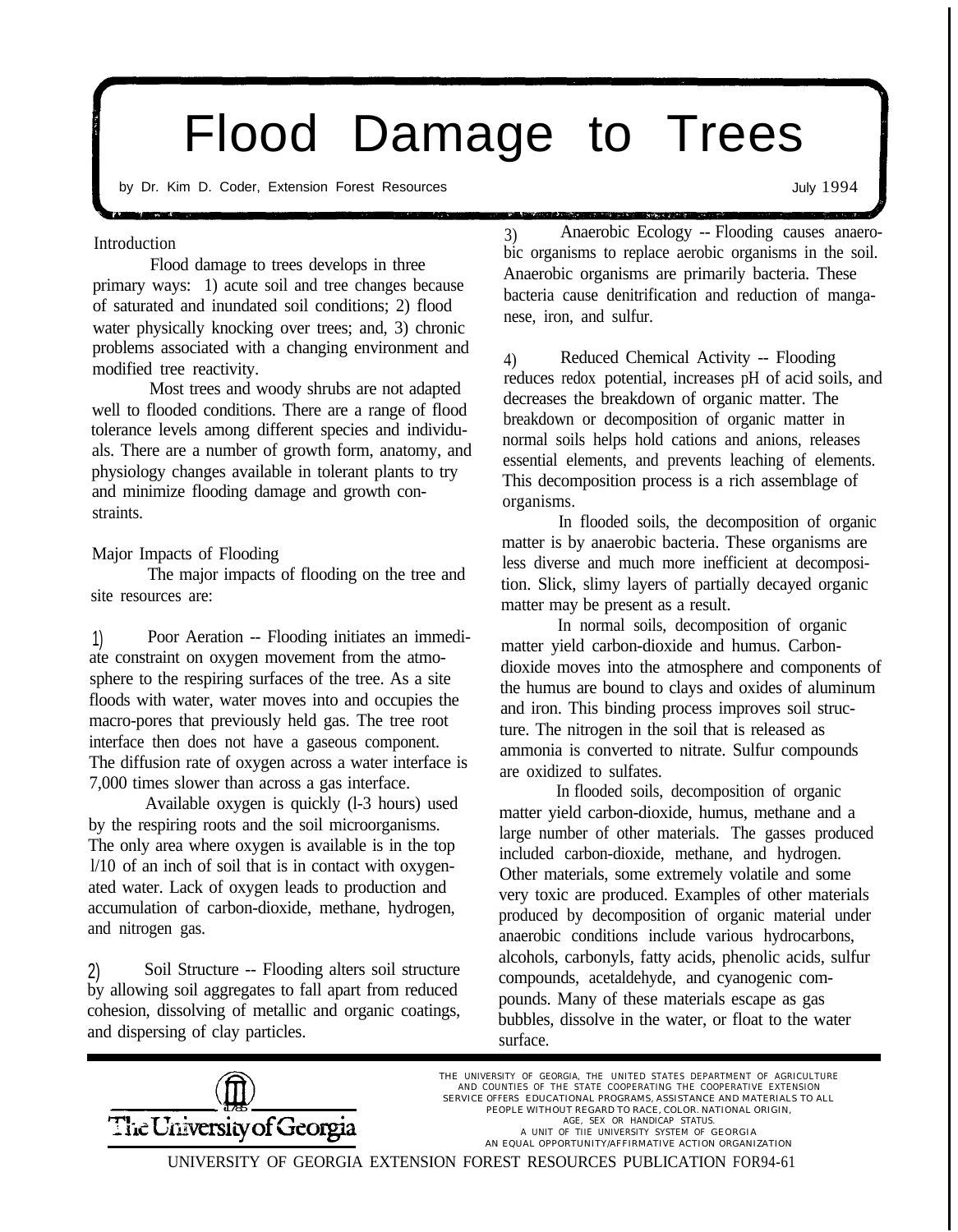Flooding effects trees at every stage of their development, from seed germination and flowering to sprouting and vegetative growth. At each life stage, flooding can cause injury, changes in anatomy and growth form, decline, and death.

### Seed Problems

Seed germination requires oxygen and water. As the seed takes in water, its respiration increases. Flooding fills the gas exchange pores on the seed and limits oxygen transport. Depending upon the species and duration of flooding, seed viability quickly declines.

For example, baldcypress, water tupelo and black tupelo seeds remain viable for extended period of flooding. These seeds do not germinate under the flood water but when the water recedes. Cottonwood, willow, and sycamore seeds can germinate under water to hasten establishment on new areas caused by flooding. Green ash and boxelder, both wetland species, have seeds that loose vitality quickly after flooding.

#### Seedling Problems

Flood tolerance of seedlings vary greatly. Coverage of foliage with water is a critical feature to initiating flood damage -- the longer the leaves are under water the worse damage becomes. Seedlings can also be buried by sediment and pushed over or swept away by flood water. Major damage can occur along the young stem and root collar area that permanently damages the tree.

#### General Tree Problems

Soil anaerobic conditions initiate several symptoms of flood damage including: no growth or internode elongation; poor leaf expansion; limited leaf formation; leaf chlorosis; premature senescence; and, abscission (old leaves first). Leaf abscision can take from two weeks in upland species to eight weeks in wetland species after flooding. Wetland species can be damaged just as badly as upland species by growing season / warm weather flooding.

The usual symptom of a tree to flooding is a decline in growth. It is possible to have trees show in the first year after a flood an apparent increase in diameter growth. This is caused by the bark, phloem

tissue, and xylem tissue producing more intercellular spaces and lower density cells. This low density material makes the tree look like it has made a large growth spurt. In some trees this growth pattern may. be a prelude to decline and death.

One growth response of trees to flooding is production of proportionally greater numbers and enlargement of thin-walled cells called parenchyma. These cell types are found in both the xylem and phloem. Resin duct number are also increased in species with these features. Flooding initiates production of low density cells and more intercellular spaces in the xylem, phloem and bark. The stem becomes lower in density to facilitate oxygen transport and removal of toxic materials.

#### Root Problems

Tree root response to flooding is a reduction of root initiation and growth. Within seven days there is noticeable root growth loss. Many types of root limitations can be seen in normal soils with a shallow water table. Rooting depth is related to water table depth and the lower limits of adequate oxygenation. A shallow water table generates a shallow root system. Roots only growth where soil atmosphere has 5% oxygen.

Flooding causes a loss of extent, reach and health of the roots. Over time, decline, death and decay are the results. Additionally, pathogens such as Phytophthora fungi attack the tree roots. This fungi tolerates low soil oxygens levels and is stimulated by poor host vigor and root membrane leakage. Generally under flooded conditions, the woody roots survive and non-woody roots die. Loss of root mass through attack and decay leave the tree prone to drought damage the following growing period and to windthrow.

#### Physiology Effects

Flooding effects on the physiology of the tree generically include energy production, root membrane health, and coping with toxic materials in the soil.

Within five hours, photosynthesis is shutdown. Photosynthesis is limited by loss of carbon fixation enzymes, loss of chlorophyll, reduction of leaf area, and leaf abscission. Photosynthesis is an expen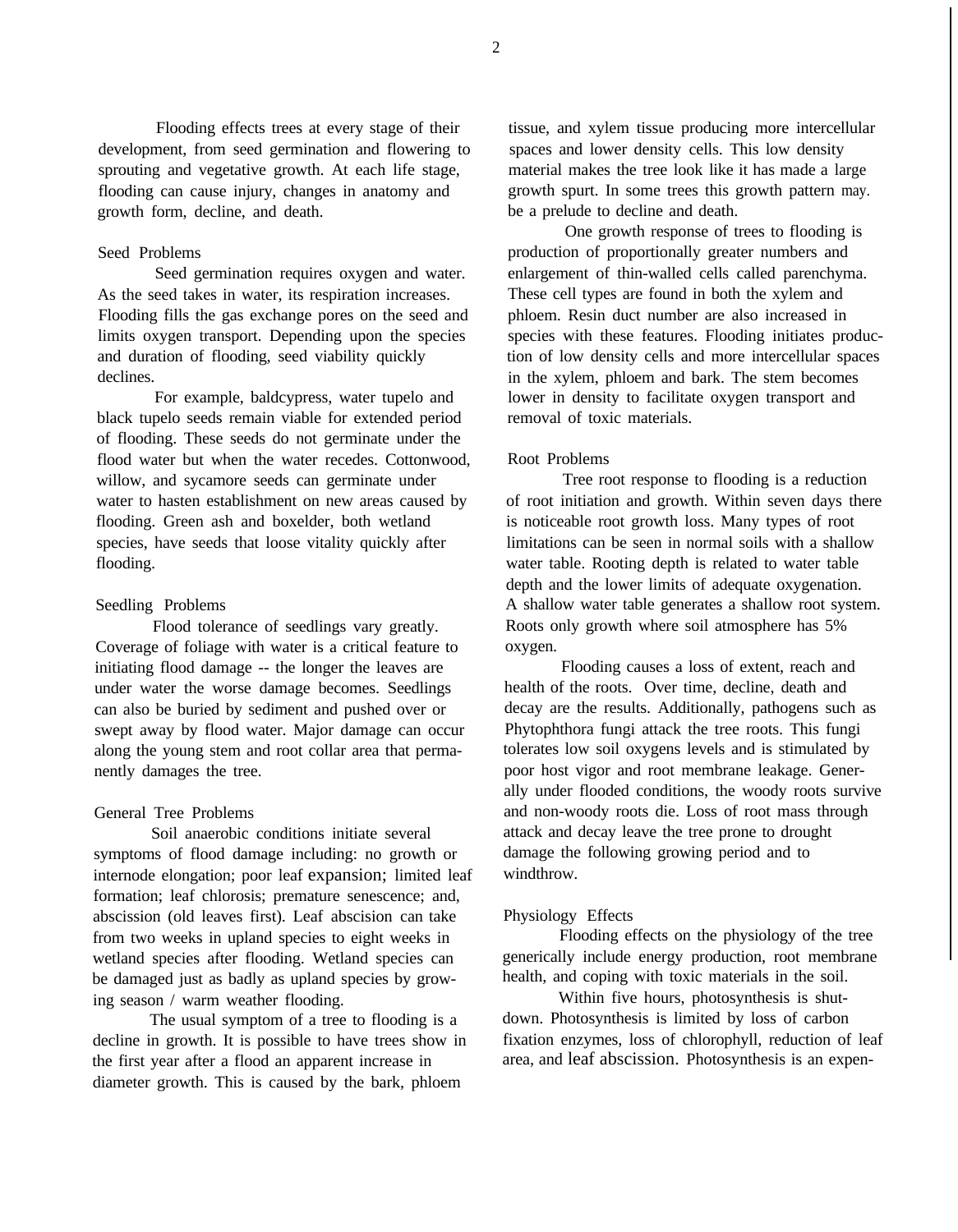sive system to maintain and very sensitive to internal and external environmental changes. Once flooding is over, it takes an extended time for photosynthetic activities to return to normal.

Root problems include the poor uptake of macro-essential elements and additional resource loss through leakage from root membranes. Nitrogen is lost in the soil and throughout the tree under flooded conditions. Nitrate in the soil is lost by denitrification to atmospheric nitrogen and through production of nitrogen oxides. At the same time, the roots are not taking-up available nitrogen. Flooding also suppresses mycorrhizae fungi which are strongly aerobic. Poor phosphorus and potassium uptake is an associated problem.

Flooding initiates many growth regulator production changes and effects how they are destroyed once they have carried their message. Auxin, ethylene and abscisic acid concentrations increase in flooded trees while gibberellic acids and cytokinins decrease. The result is **leaf** epinasty, senescence and abscision; stem growth disruption; and, adventitious root production.

#### Tree Growth Responses

The tree does aerate as much of its tissues as possible. Transport modifications move oxygen more effectively from the air into lenticels and down into the roots where some leaks out to oxidize materials (like iron and manganese ions) which are toxic. The oxygen availability is through lenticel and stomate openings, moving in both wood and bark.

Flooded trees produce larger, more open lenticels which are connected to intercellular spaces and can provide more oxygen transport. Trees also can use vertical air roots to assist with oxygenation. Knees, such as in baldcypress, do not effectively transport oxygen but act as structural supports for anchoring the root system.

Under flooded conditions, trees can start to generate a tissue called aerenchyma, which is thinwailed cells with large intercellular spaces. This tissue forms by dissolution of cells and separation of cell walls to form a spongy cellular mass. Examples of species capable of producing aerenchyma include loblolly and pond pine.

Flooding also initiates adventitious roots on

the submerged stem area. The more flood tolerant the species, the more likely the species will form adventitious roots. Adventitious roots increase the capacity of the tree to uptake materials, oxygenate the rhizosphere, detoxify soil materials, and increase root growth regulators.

#### Flood Tolerance

Tree flood tolerance depends upon many attributes of the tree, site and flood. The extent and destructiveness of flooding on tree growth depends upon: the time of the year the flooding occurred; water quality and water oxygen content; water depth: air and water temperature; and, tree stage of life, structure and health.

Flooding in the growing *season* is worse than dormant season flooding, especially if the air temperature is warm. The higher the temperature, the faster and deeper the oxygen shortage will be felt, and the more the top of the tree will dehydrate. After only two weeks of inundated or saturated conditions the root crown area began to have many problems that can lead to decline and death.

Flooding during warm growing season periods magnify flood damage because of respiration needs and foliage water loss. Stagnant water is usually more damaging than flowing water. Flowing water has turbulent surface mixing and internal flows that move oxygen more effectively to root surfaces than standing water.

As a general rule, broadleaved trees (including baldcyress) tolerate flooding better than conifer species. Middle-aged trees tolerate flooding better than young and old trees. Keeping foliage above the flood waters is critical. Floodwater itself is important. Stagnant water is not as good as flowing water. Flowing water does carry debris and momentum that can physically damage trees.

The role of a tree under flooded conditions is to maintain its glucose supply in all cells that it can and avoid accumulating toxins. Trees can generally be rated on a gradient ranging from flood intolerant to flood tolerant. Table 1 provides a list of selected species in our area and their general flood tolerance.

#### Tree Toppling

One aspect of flood damage, especially after flash or scouring flood conditions, is the toppling of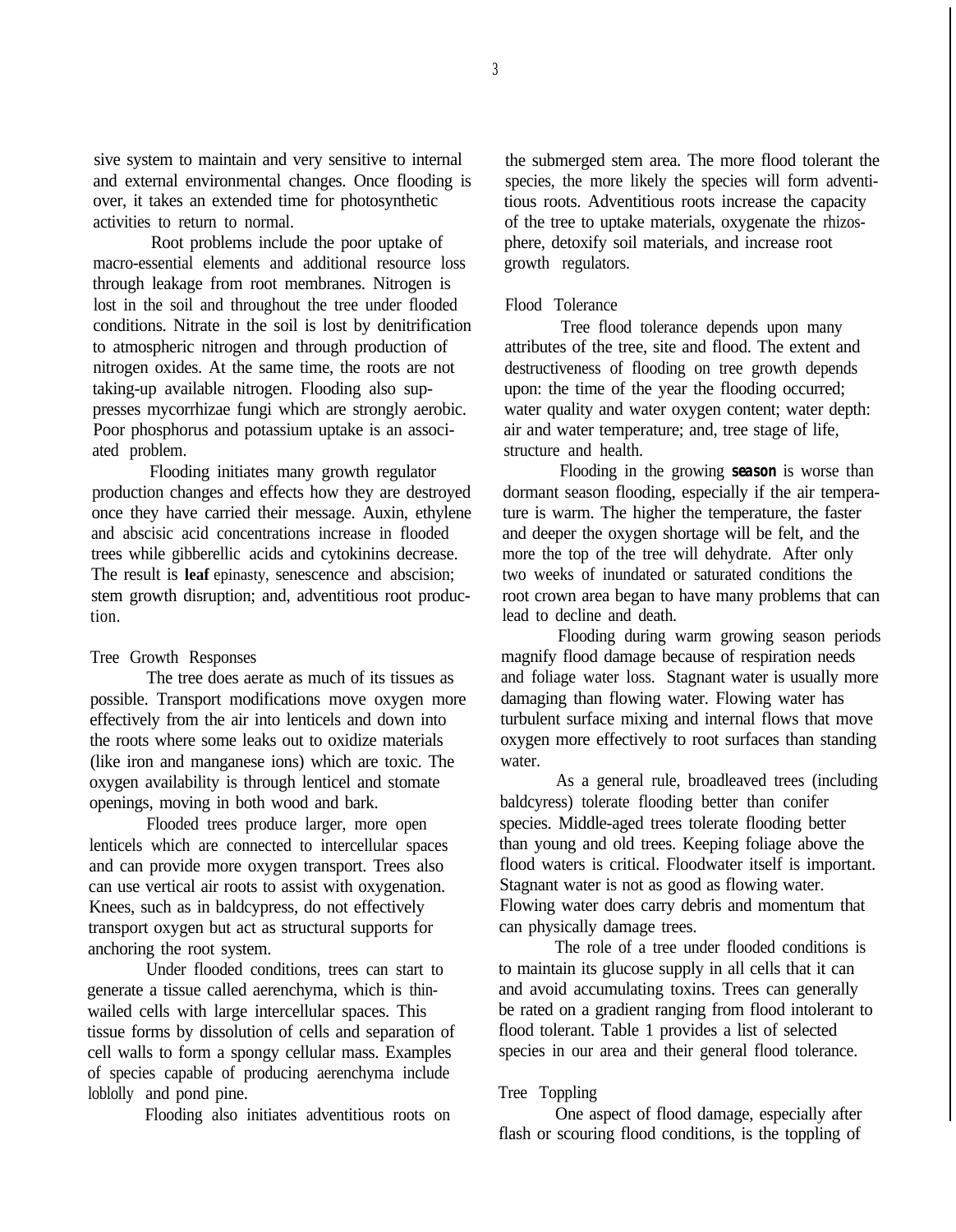trees. Trees stand erect against most wind and flood conditions on the basis of tree weight, stiffness of the main trunk, width of the base, amount of fluid dynamics drag, fluid velocity, and fluid mass.

In air, the tree tends to sway back and forth as it *is* loaded and unloaded. The period of the sway is set by the mechanical properties of the tree. The swaying can loosen tree roots from the soil and lead to toppling under light winds in saturated soils. When a tree is under water in a moving flow, there is more constant stress on the tree and no swaying.

A general relation for trees pushed over in a flood is:

Tree Pushed Over by Flood Waters =

- + directly proportional components -- (drag (drag through deformation with increasing velocity'x) (height to living crown and center of gravity vs. water level height)) (water velocity) (weight of water + suspended and floating materials) (further stress from neighbor toppling)
- inversely proportional components -- (weight of tree) stifness of trees) (anchorage of tree (width of base))

A tree stands because of its stiff, heavy, widebased trunk provides weight and a center of gravity that does not move too far laterally. The relatively low drag in flowing water comes from flexible twigs and branches that bend and deform to provide a smaller area blocking the flow. Trees that growth and respond with a flexible stem utilize many roots holding under tension. As a tree falls over, the force of falling puts addition stress on downstream neighboring trees. A domino effect of tree toppling may then occur.

#### Long-term Growth Problems

One of the most important long-term growth problems affecting a tree is siltation. Soil fill deposited over the root system could range from zero to six

feet (or more) of various textured soil. Soil fill will require a quick root response to the new soil conditions. The trees under these conditions will be generating a new root system in new locations. Some species are not effective in reacting to these kinds of changes and will decline and die.

Another problem after flooding is soil erosion. Some trees will be left without soil covering roots and may not have enough soil around and under its roots to keep it structurally stable. Addition of small amounts of soil fill can help if the roots have not already been allowed to dry out. Toppling of these trees with a wind storm is a distinct possibility.

Tree that are going to be removed as salvage must be gathered quickly if they are dead. Wood quality degradation from drying, fungi infection and insects attacks will quickly cause value loss in these trees. Standing trees that remain alive but are structurally at risk or scheduled for removal should be promptly harvested to minimize value losses. Some dead snags and downed logs may be of benefit to wildlife populations if left on the site.

Over the long-run, tree vigor and structural stability will be questionable on many trees. Because of the growth patterns of some trees, flood damage effects will be present for 2-3 years into the future. Pest problems, because of the massive number of stressed trees in the area will reach peak populations quickly and present a management problem for as many as five years into the future.

#### Best Management Practices

Activities that can be done immediately, or by the end of the current or most immediate growing season include:

- 1) Perform an assessment of tree survival and structural hazard conditions. Expect trees to die suddenly, decline and die this year, or decline over the next few years.
- 2) Use soil testing to determine proper essential element management.
- 3) Provide phosphorus and potassium fertilization with some dolomitic limestone for calcium and magnesium addition. This application should be repeated in each of the next three years.